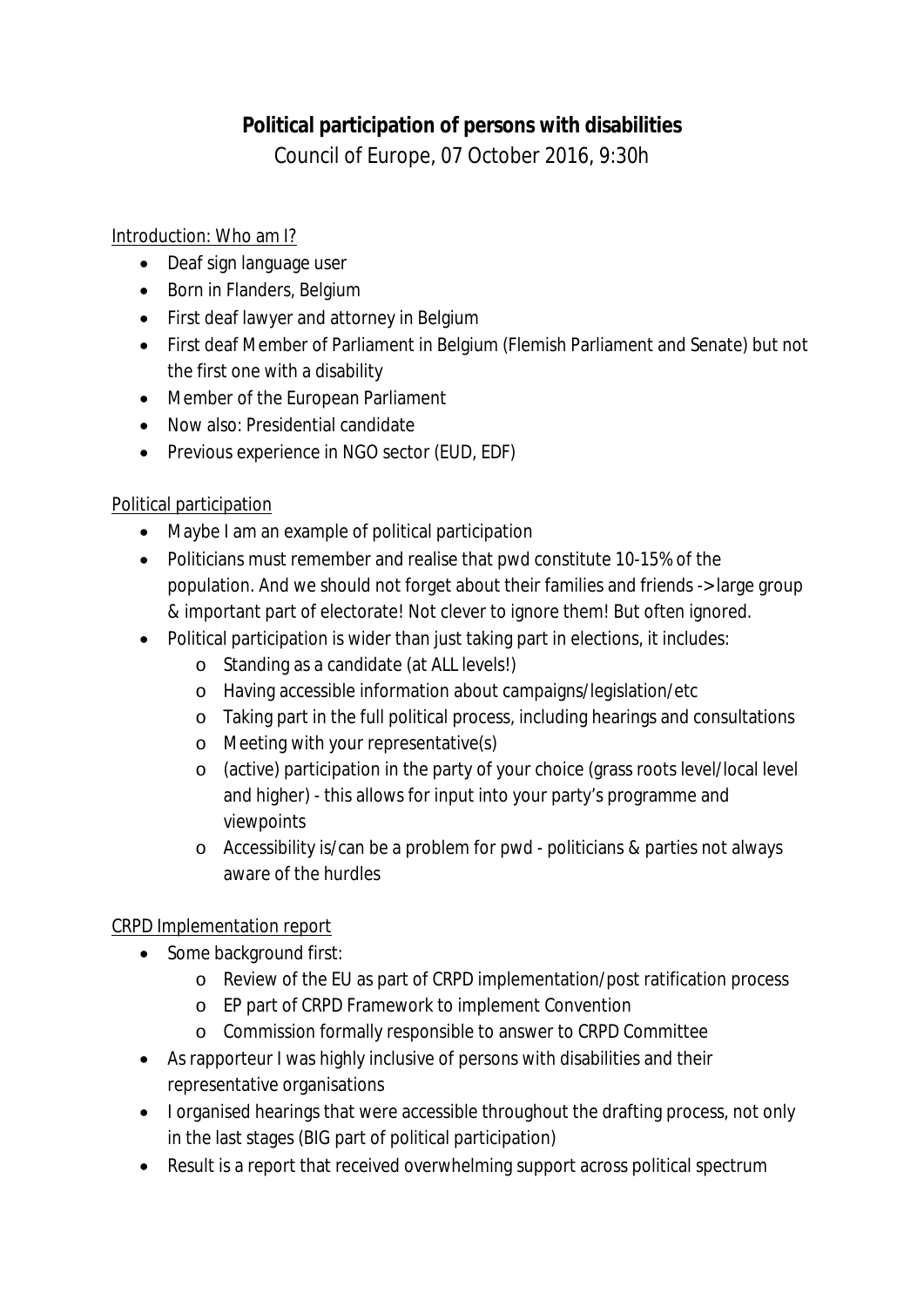- Large part is on the EU institutions themselves (best practice):
	- o Calls to make more Committee meetings accessible (including public events in general)
	- o Accessible communication with petitioners and in consultation procedures (SL, Braille, easy-to-read)
	- o European schools: inclusive quality education that must be in accordance with CRPD requirements
	- o JSIS (Joint Sickness Insurance Scheme): call to recognise disability-related health needs as being distinct from an illness
	- o Staff regulations: to be fully in line with CRPD reasonable accommodation
	- o Accessibility of own websites (not fully accessible at the moment)

## Best practice examples EP

- Note that these were all initiated by me/Disability Intergroup/Other MEPs with a disability
- Also note that most of these are one-off, not structural changes very frustrating we need structural, sustainable changes while allowing for flexibility to suit individual needs. But there should be a general, basic principle of inclusiveness and accessibility - this is still lacking
- EMPL Committee
	- o Accessibility of meetings related to disability
		- **Sign Language**
		- Speech-to-text
		- **Accessibility cards**
	- o Note that it is ad hoc and not for topics that are not disability related
	- o Supports awareness raising among MEPs & Committee secretariat, but must be more promoted on and offline, so citizens are aware
- Sign language event in hemicycle
	- o 1,000 people
	- o 146 interpreters
	- $\circ$  55 languages = 24 spoken + 31 signed (addition: Japanese SL)
	- $\circ$  First time FVFR all SLs in FP

## Personal experience

- Explain that you have sign language interpreters from EP to match your linguistic profile
	- $O<sub>1</sub>$  1 NL
	- $O<sub>1</sub>$  FN
- EP still a long way to go
- No fixed structured in place (examples of MEPs Plura, Kosa, Kuneva & Crowley)
- One way you are working on this is the Sign Language Resolution